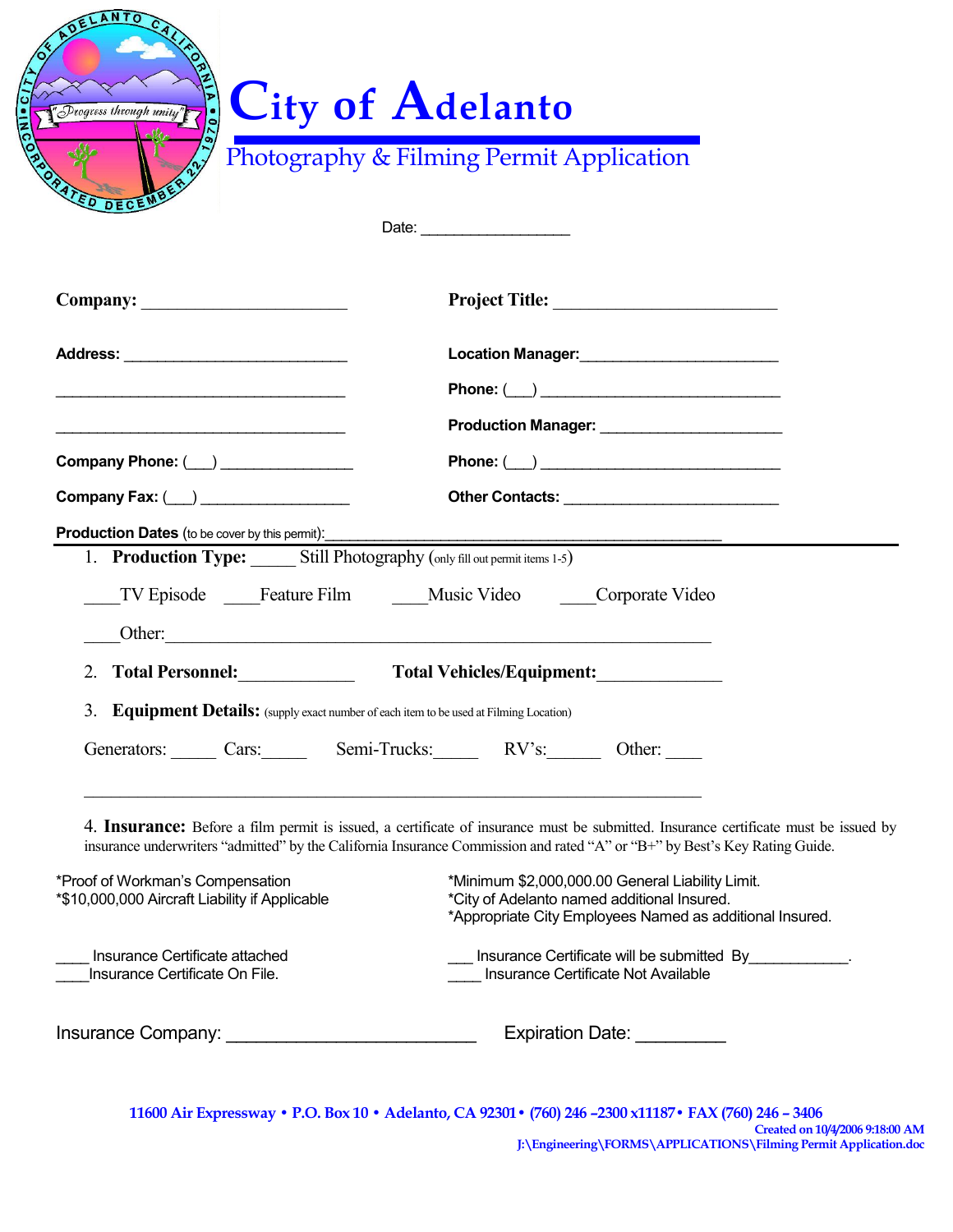## Page 2

5. **Location Shooting Specifics:** Please give specifics about your shoot below, attach sheets if more space is required. You must included the name(s) of property owner(s), address(s), nearest Cross streets and telephone number(s) of filming location(s). Also Describe all scene(s) to be filmed (including the use of any and all, animals, pyrotechnics and stunts.)

| Date | ime | Location and Activity | Preparation, Filming |
|------|-----|-----------------------|----------------------|
|      |     |                       | or Striking          |

6. Traffic: If filming is planned on city street(s) and or City Property, please submit a site plan showing location(s) of cast, crew, vehicle(s) and the route to be traveled in order to film a scene.

Site Plan Attached Site Plan to be submitted by time Date

\_\_\_\_Site Plan Not Available

 $\overline{\phantom{a}}$  , and the set of the set of the set of the set of the set of the set of the set of the set of the set of the set of the set of the set of the set of the set of the set of the set of the set of the set of the s

 $\overline{\phantom{a}}$  , and the set of the set of the set of the set of the set of the set of the set of the set of the set of the set of the set of the set of the set of the set of the set of the set of the set of the set of the s

Describe your plan for controlling traffic (I.E. personnel and devices to direct traffic):

If filming is to take place on City streets, please describe planned arrangements for temporary restrooms and removal of refuse generated by your production:

\_\_\_\_\_\_\_\_\_\_\_\_\_\_\_\_\_\_\_\_\_\_\_\_\_\_\_\_\_\_\_\_\_\_\_\_\_\_\_\_\_\_\_\_\_\_\_\_\_\_\_\_\_\_\_\_\_\_\_\_\_\_\_\_\_\_\_\_\_\_\_\_\_\_\_\_\_\_\_\_\_\_\_\_\_\_\_\_\_\_\_\_\_ \_\_\_\_\_\_\_\_\_\_\_\_\_\_\_\_\_\_\_\_\_\_\_\_\_\_\_\_\_\_\_\_\_\_\_\_\_\_\_\_\_\_\_\_\_\_\_\_\_\_\_\_\_\_\_\_\_\_\_\_\_\_\_\_\_\_\_\_\_\_\_\_\_\_\_\_\_\_\_\_\_\_\_\_\_\_\_\_\_\_\_\_\_

\_\_\_\_\_\_\_\_\_\_\_\_\_\_\_\_\_\_\_\_\_\_\_\_\_\_\_\_\_\_\_\_\_\_\_\_\_\_\_\_\_\_\_\_\_\_\_\_\_\_\_\_\_\_\_\_\_\_\_\_\_\_\_\_\_\_\_\_\_\_\_\_\_\_\_\_\_\_\_\_\_\_\_\_\_\_\_\_\_\_\_\_\_ \_\_\_\_\_\_\_\_\_\_\_\_\_\_\_\_\_\_\_\_\_\_\_\_\_\_\_\_\_\_\_\_\_\_\_\_\_\_\_\_\_\_\_\_\_\_\_\_\_\_\_\_\_\_\_\_\_\_\_\_\_\_\_\_\_\_\_\_\_\_\_\_\_\_\_\_\_\_\_\_\_\_\_\_\_\_\_\_\_\_\_\_\_

7. Stunts/ Special Effects: If your project will involve stunts or special effects, please provide detailed information about the specifics planned:

Pyrotechnics Specifics: \_\_\_\_\_\_\_\_\_\_\_\_\_\_\_\_\_\_\_\_\_\_\_\_\_\_\_\_\_\_\_\_\_\_\_\_\_\_\_\_\_\_\_\_\_\_\_\_\_\_\_\_

Pyrotechnician: \_\_\_\_\_\_\_\_\_\_\_\_\_\_\_\_\_\_\_\_\_\_\_\_\_\_\_\_\_\_\_\_\_\_\_\_\_\_\_\_\_\_\_\_\_\_\_\_\_\_\_\_\_\_\_\_\_\_

Hazardous Materials to be used:<br>

Wild animals to be used:

8. Arial Stunts/ Elements: Please detail any aerial stunts, helicopter landings, hot-air balloons, ect. To be utilized in your shoot: